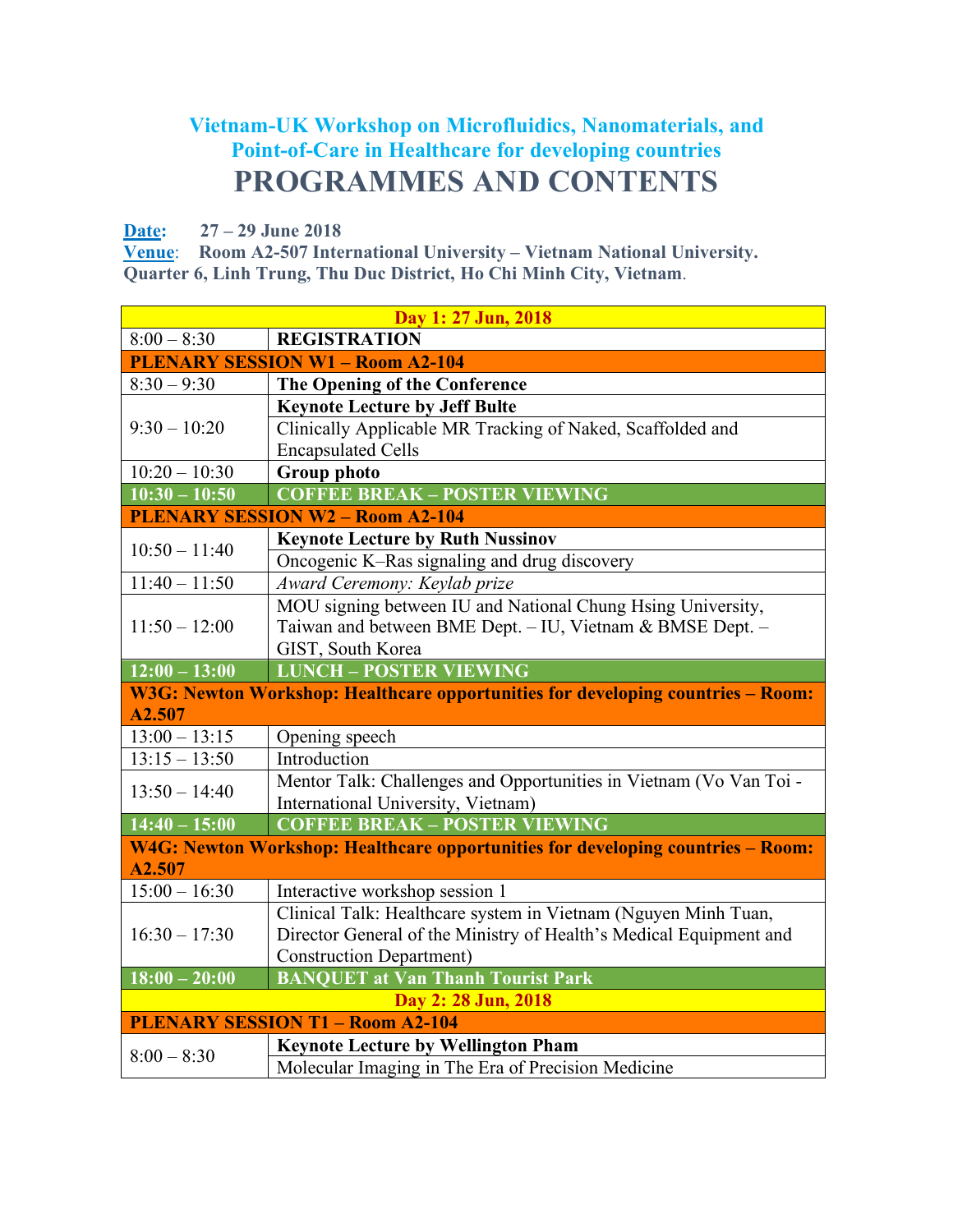|                            | T1G: Newton Workshop: Technological Development in Microfluidics, and Point-of-                                                                                                        |
|----------------------------|----------------------------------------------------------------------------------------------------------------------------------------------------------------------------------------|
| <b>Care – Room: A2.507</b> |                                                                                                                                                                                        |
| $8:30 - 9:10$              | Mentor Talk: Micro magnetofluidics for tissue engineering and rapid<br>disease detection (Nam-Trung Nguyen, Griffith University, Australia)                                            |
| $9:10 - 9:30$              | Microfluidics droplets and their applications: diagnosis, drug<br>screening and the discovery therapeutic enzymes (Liisa van Vliet,<br>University of Cambridge, UK)                    |
| $9:30 - 9:50$              | A microfluidic device for nucleic acid-based analysis of Helicobacter<br>pylori (Kirsty Shaw, Manchester Metropolitan University, UK)                                                  |
| $9:50 - 10:10$             | Low-cost Microfluidics fabrication method for the design of Point-of-<br>care LAMP device (Nguyen Hoang Tuan, International University,<br>Vietnam)                                    |
| $\overline{10:10-10:30}$   | <b>COFFEE BREAK - POSTER VIEWING</b>                                                                                                                                                   |
|                            | T2G: Lab-on-a-chip & Point of care technologies – Room: A2.507                                                                                                                         |
| $10:30 - 11:15$            | Mentor Talk: Point of Care Diagnostics (Tony Cass, Imperial College,<br>UK)                                                                                                            |
| $11:15 - 11:35$            | Toward the Digital Hospital: from implant design to in $-$ clinic<br>biofabrication (Javier Munguia, Newcastle University, UK)                                                         |
| $11:35 - 11:55$            | Technologies for coupling nanomaterials and microfluidic chemical<br>sensors for interactive data transmission to a remote central server<br>(Enobong Bassey, Coventry University, UK) |
| $11:55 - 12:15$            | Trung Le (International University, Vietnam)                                                                                                                                           |
| $12:15 - 13:00$            | <b>LUNCH - POSTER VIEWING</b>                                                                                                                                                          |
|                            | <b>T3-4G: Newton Workshop - SHTP Tour</b>                                                                                                                                              |
| $13:00 - 16:30$            | <b>SHTP Tour</b>                                                                                                                                                                       |
|                            | Day 3: 29 Jun, 2018                                                                                                                                                                    |
|                            | F1G: Newton Workshop: Nanomedicine & Drug Delivery Systems - Room: A2.507                                                                                                              |
| $8:00 - 8:45$              | Mentor talk: Plasmonic and Magnetic Nanoparticles for Biomedical<br>(Thanh Nguyen, UCL, UK)                                                                                            |
| $8:45 - 9:05$              | Designing biotic-abiotic interfaces (Ben Almquist, Imperial College,<br>UK)                                                                                                            |
| $9:05 - 9:25$              | Nanoneedles and Nanostructured for Studying Cell Interfacing (Stuart<br>Higgins, Imperial College, UK)                                                                                 |
| $9:25 - 9:45$              | Composite Nano-Fiber Mats Consisting of Biphasic Calcium Phosphate<br>Loaded Polyvinyl Alcohol – Gelatin for Biomedical Applications (Linh<br>Nguyen, Oxford, UK)                      |
| $9:45 - 10:05$             | From Macroscopic to Microscopic: Experimental and Computational<br>Methods to investigate Bio-Tribology (Raman Maiti, University of<br>Sheffield, UK)                                  |
| $10:05 - 10:20$            | <b>COFFEE BREAK - POSTER VIEWING</b>                                                                                                                                                   |
|                            | F2G: Newton Workshop: Development of MN-LOC-POC in Vietnam Room: A2.507                                                                                                                |
| $10:20-10:40$              | Redox polymeric nanoparticle as an effective oral nanotherapeutics for<br>inflammatory bowel disease and cancer (Vong Binh Long, University of<br>Science HCMC, Vietnam)               |